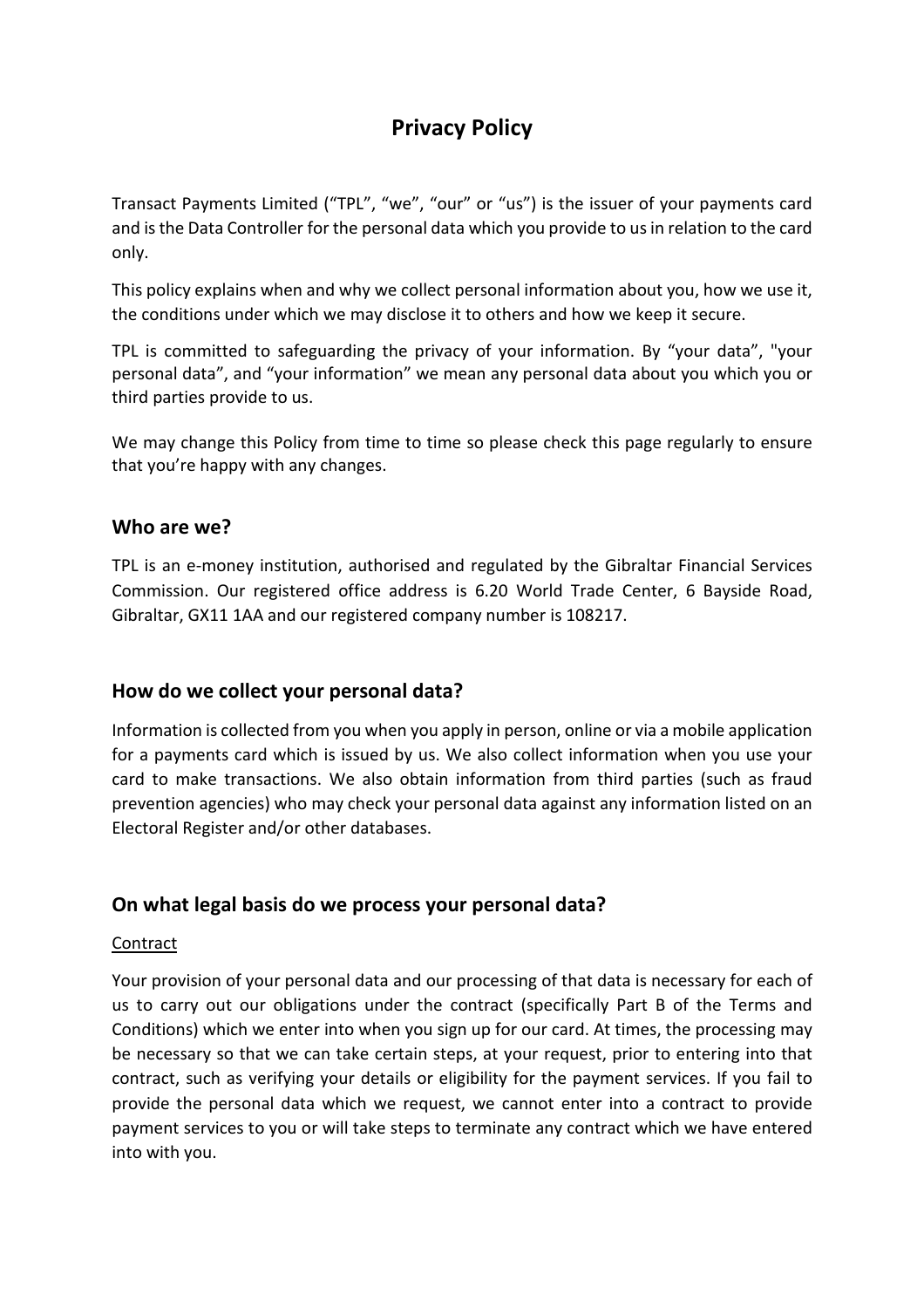#### Legal/Regulatory

We may also process your personal data to comply with our legal or regulatory obligations.

#### Legitimate Interests

On occasion we may have a legitimate interest or those of a third party to process your personal data.

## **What type of personal data is collected from you?**

When you apply for a card, we, or our partners on our behalf, collect the following information from you: full name, date of birth, address, email address and phone number.

When you use your card to make transactions, we store that transactional and financial information. This includes the date, amount, currency, card number, card name, account balances and name of the merchant, creditor or supplier (for example a supermarket or retailer). We also collect information relating to the payments which are made to/from your account.

## **How is your personal data used?**

We use your personal data to:

- set up your account, including processing your application for a card, creating your account, verifying your identity and printing your card.

- maintain and administer your account, including processing your financial payments, processing the correspondence between us, monitoring your account for fraud, providing customer services and providing a secure internet environment for the transmission of our services.

- comply with our regulatory requirements, including anti-money laundering obligations.

## **Who do we share your information with?**

When we use third party service providers, we have a contract in place that requires them to keep your information secure and confidential.

We may pass your information to the following categories of entity:

- identity verification agencies to undertake required verification, regulatory and fraud prevention checks;
- information security services organisations, web application hosting providers, mail support providers, network backup service providers and software/platform developers;
- document destruction providers;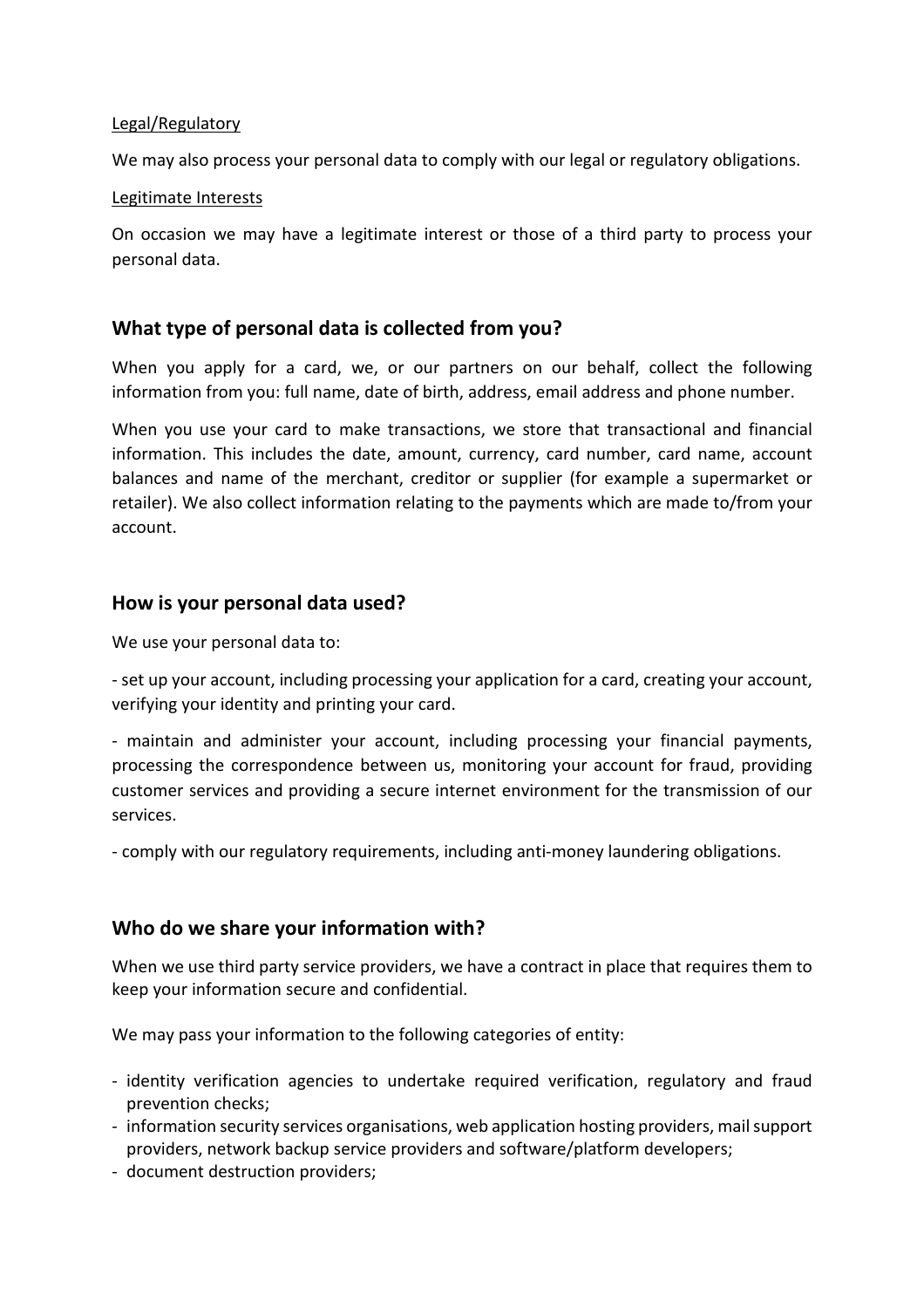- anyone to whom we lawfully transfer or may transfer our rights and duties under this agreement;
- any third party as a result of any restructure, sale or acquisition of TPL or any associated entity, provided that any recipient uses your information for the same purposes as it was originally supplied to us and/or used by us.
- regulatory and law enforcement authorities, whether they are outside or inside of the EEA, where the law requires us to do so.

## **Sending personal data overseas**

To deliver services to you, it is sometimes necessary for us to share your personal information outside the European Economic Area (EEA), e.g.:

- with service providers located outside the EEA;
- if you are based outside the EEA;
- where there is an international dimension to the services we are providing to you.

These transfers are subject to special rules under European and Gibraltar data protection law.

These non-EEA countries do not have the same data protection laws as Gibraltar and EEA. We will, however, ensure the transfer complies with data protection law and all personal information will be secure. We will send your data to countries where the European Commission has made an adequacy decision, meaning that it has ruled that the legislative framework in the country provides an adequate level of data protection for your personal information. You can find out more about this [here.](https://ec.europa.eu/info/law/law-topic/data-protection/data-transfers-outside-eu/adequacy-protection-personal-data-non-eu-countries_en)

Where we send your data to a country where the European Commission has not made an adequacy decision, our standard practice is to use standard data protection contract clauses that have been approved by the European Commission. To obtain a copy of those clauses, please go to the European [Commission's](https://ec.europa.eu/info/law/law-topic/data-protection/international-dimension-data-protection/standard-contractual-clauses-scc_en) website.

If you would like further information, please contact our Data Protection Officer on the details below.

#### **How long do we store your personal data?**

We will store your information for a period of 5 years after our business relationship ends in order that we can comply with our obligations under applicable legislation such as anti-money laundering and anti-fraud regulations. If applicable legislation requires us to retain your data for a longer period of time, we shall retain it for that period. We will not retain your data for longer than is necessary.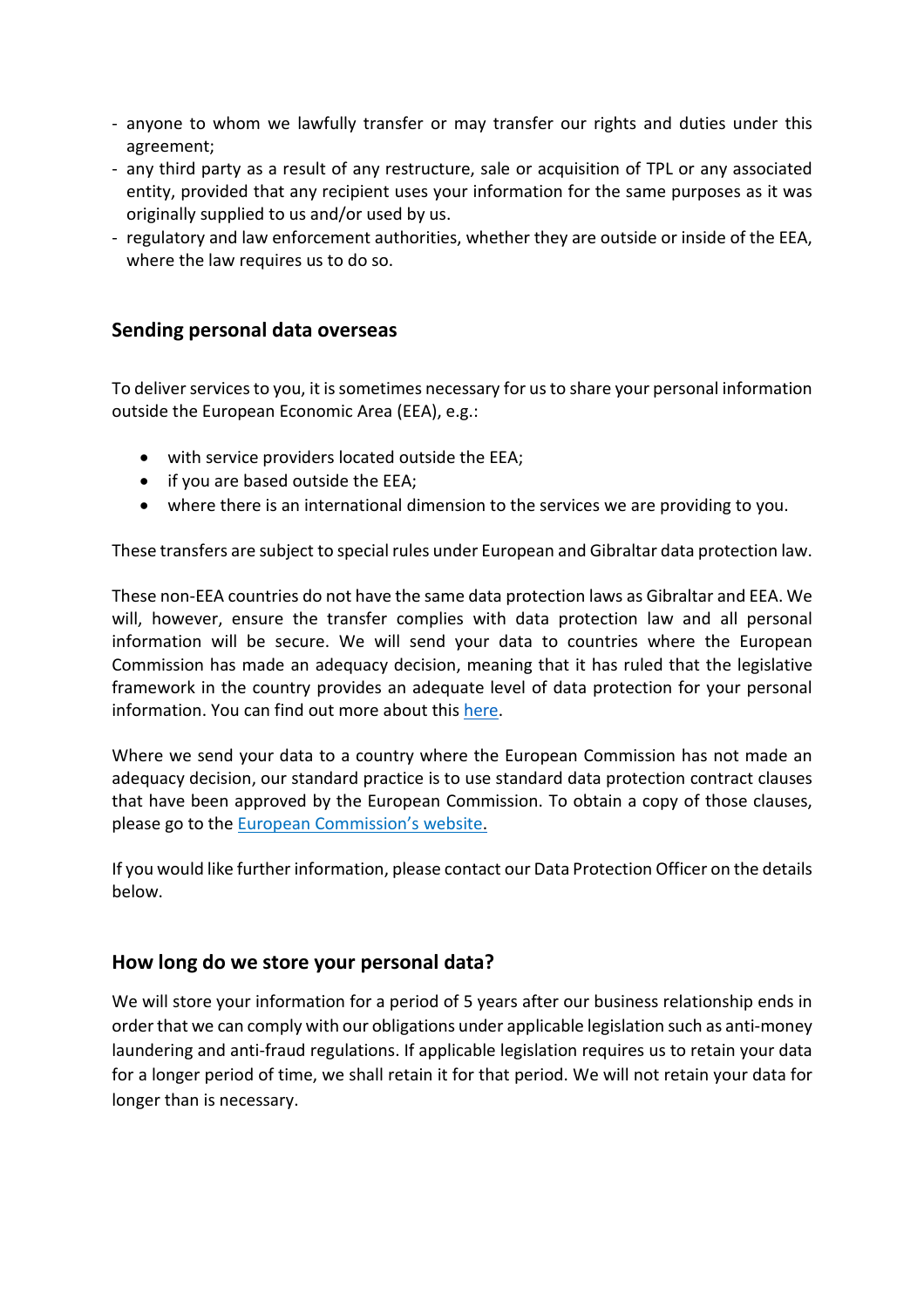## **Your rights regarding your personal data?**

You have certain rights regarding the personal data which we process:

- You may request a copy of some or all of it.
- You may ask us to rectify any data which we hold which you believe to be inaccurate.
- You may ask us to erase your personal data.
- You may ask us to restrict the processing of your personal data.
- You may object to the processing of your personal data.
- You may ask for the right to data portability.
- If you would like us to carry out any of the above, please email the Data Protection Officer at [DPO@transactpaymentsltd.com.](mailto:DPO@transactpaymentsltd.com)

## **How is your information protected?**

We implement security policies and technical measures in order to secure your personal data and take steps to protect it from unauthorised access, use or disclosure.

While we strive to protect your personal information, we cannot guarantee the security of any information you transmit to us, and you do so at your own risk. Once we receive your information, we make our best effort to ensure its security on our systems. Where we have given (or where you have chosen) a password which enables you to access certain parts of our websites, you are responsible for keeping this password confidential. We ask you not to share your password with anyone.

## **Complaints**

We hope that our Data Protection Officer can resolve any query or concern you may raise about our use of your personal information.

The General Data Protection [Regulation](http://eur-lex.europa.eu/legal-content/EN/TXT/PDF/?uri=CELEX:32016R0679&from=EN) also gives you right to lodge a complaint with a supervisory authority, in particular in the European Union (or European Economic Area) state where you work, normally live or where any alleged infringement of data protection laws occurred. The supervisory authority in Gibraltar is the Gibraltar Regulatory Authority. Their contact details are as follows:

Gibraltar Regulatory Authority,

2nd floor, Eurotowers 4, 1 Europort Road, Gibraltar.

(+350) 20074636/(+350) 20072166 info@gra.gi